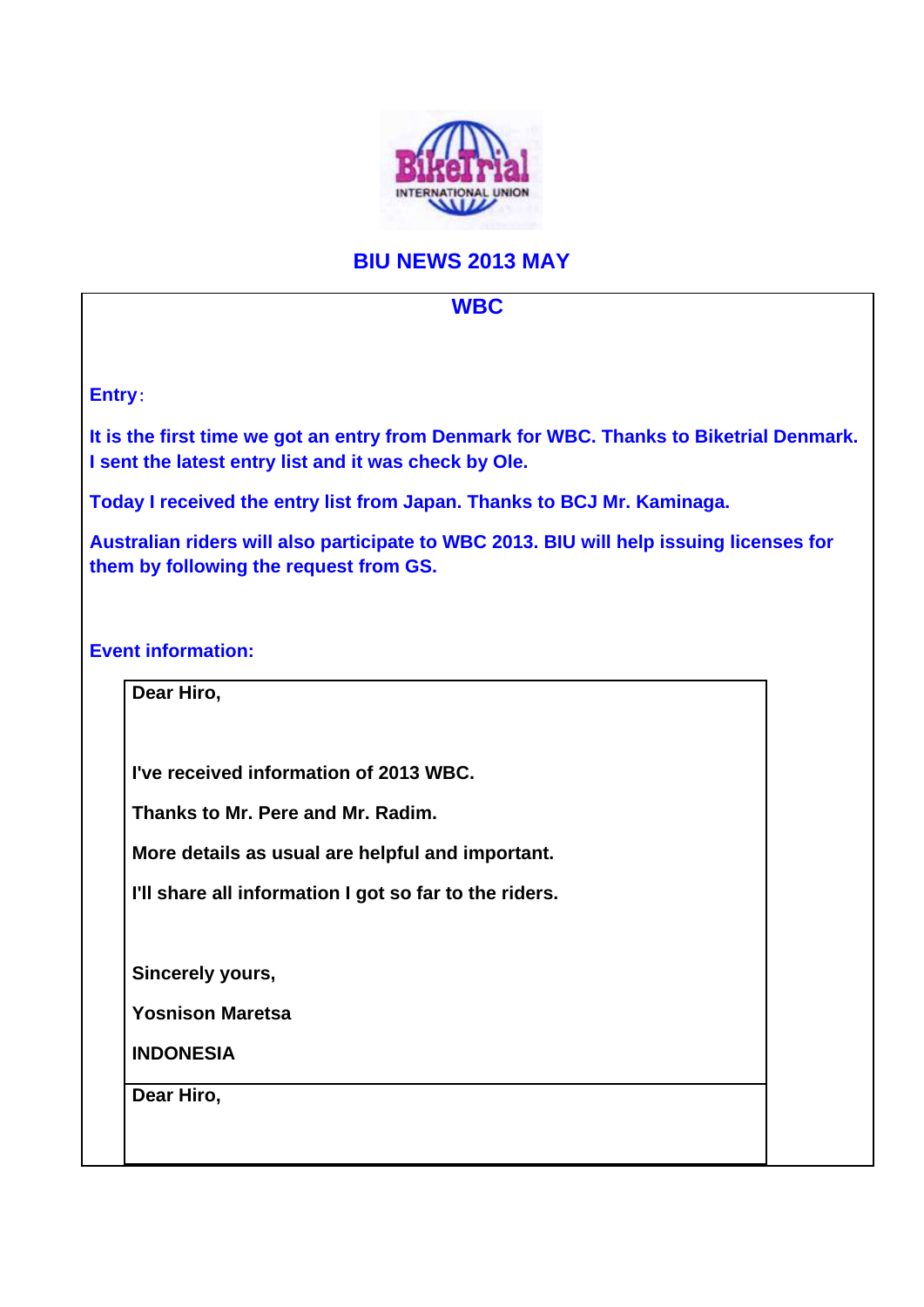**Ref. Igualada WBC 2013.** 

**About the letter you send to Maria, I inform you that the complete information I send to you and to all the Delegates, Presidium etc. on March 19 by e-mail, not by post. Not by post because for many reasons that Mr. Abant will give to you and all the Presidium in the next WBC meeting. In that information of March 19, I have 5 Delegates that the e-mail have returned back to me and I send to you in order to recheck the e-mail address and no get replay from you.** 

**My best regards,** 

**Pere** 

**Dear Pere,** 

**It is very clear that the promise and the rules were not kept.** 

**I do not know who has decided to send just e-mail instead of post.** 

**I have been informing my travel plan from some weeks ago and I have decided it a few days ago.** 

**Because I do not see any change in the situation from the last year.** 

**May be we can have discussion in Barcelona after Czech.** 

**That is what I can do.** 

**Sincerely yours,** 

**Hiro** 

**GENERAL ASSEMBLY**:

**Hello Lukas and Presidium**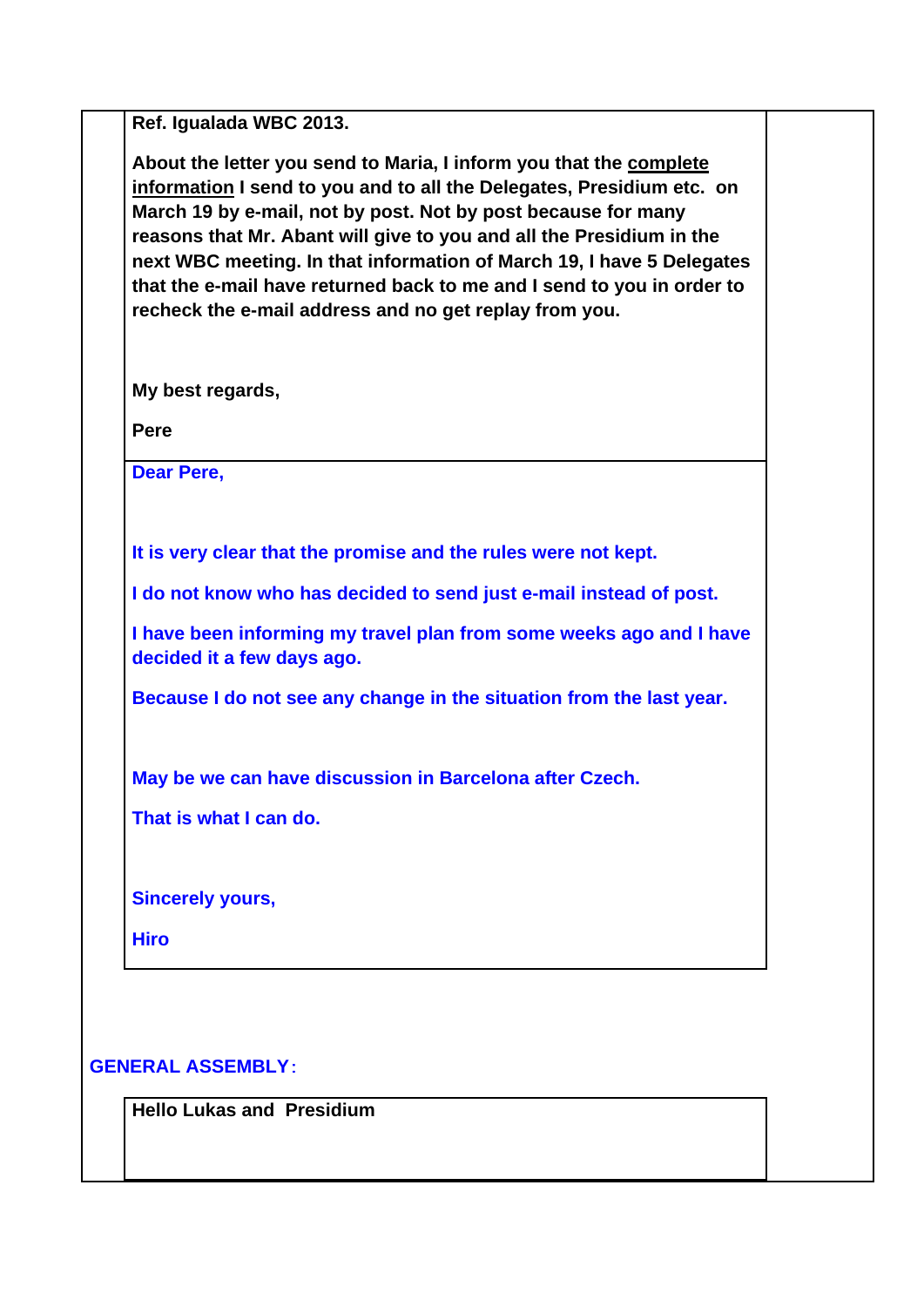**Sorry for writing to you after the deadline ( you must be used to it** 

**by now with me!) I do not have anything 'New' to send you. I have been speaking to many riders from different countries abot their thoughts on bike trial rules and organisations.** 

**I have previously sent you my list of ideas before, but I have attached Alex fabregas's Ideas too. Both of these list cover all riders ideas and things they want in the future (I ahve spoken to young and old riders, current and past rider and riders from UK, Czech, france and spain.** 

**These are my thoughts after the 2012 WBC - 1. NOT compulsory to wear leggings. This rule makes no sense and does not help the riders or the sports image (however, I suggest making shinpads compulsory for the poussin class) 2. No rule for shoes, any shoes will be ok.** 

**3. Split the 20" and 26" classes. The bikes and riding styles are so different it is not possible to compare the two now. They suite different sections and events. It is sometimes a huge handicap.** 

**4. Split the Femina class and remove the handicap. An idea would be to create a 15 and under class and an over 15 class.** 

**5. Make sections more "Black and White" A lot of riders do not like the fact that there can be 101 ways to 'cheat' the section. If a rider must jump from one rock to another, then make them do that. Do not make it possible for them to ride 100 metres around the jump and jump from a completely different rock or the sneak through markers. As riders we will always look for the easiest way, if there is a way to cheat the system we will find it! Eliminate this option.** 

**6. Observers. Being an observer is hard work, we all know that and appreciate the work they do. All observers must have the same knowledge of the rules and must imply them in the same way. I have noticed in recent years in 1 section you could do 1 thing, in the next section the observer would not allow it. I think if all observers work in the same way I think it will make things run better. I also think observers must be stricter with riders, and must ignore the words of minders,family etc – They must only listen to a rider 7. Opening ceremony. This should be held on Friday evening before the Saturday competition. Holding the opening ceremony after a day of competition makes no sense. It is also disrespectful to the Saturday riders, It makes them feel like they do not matter.** 

**These ideas are from Alex -**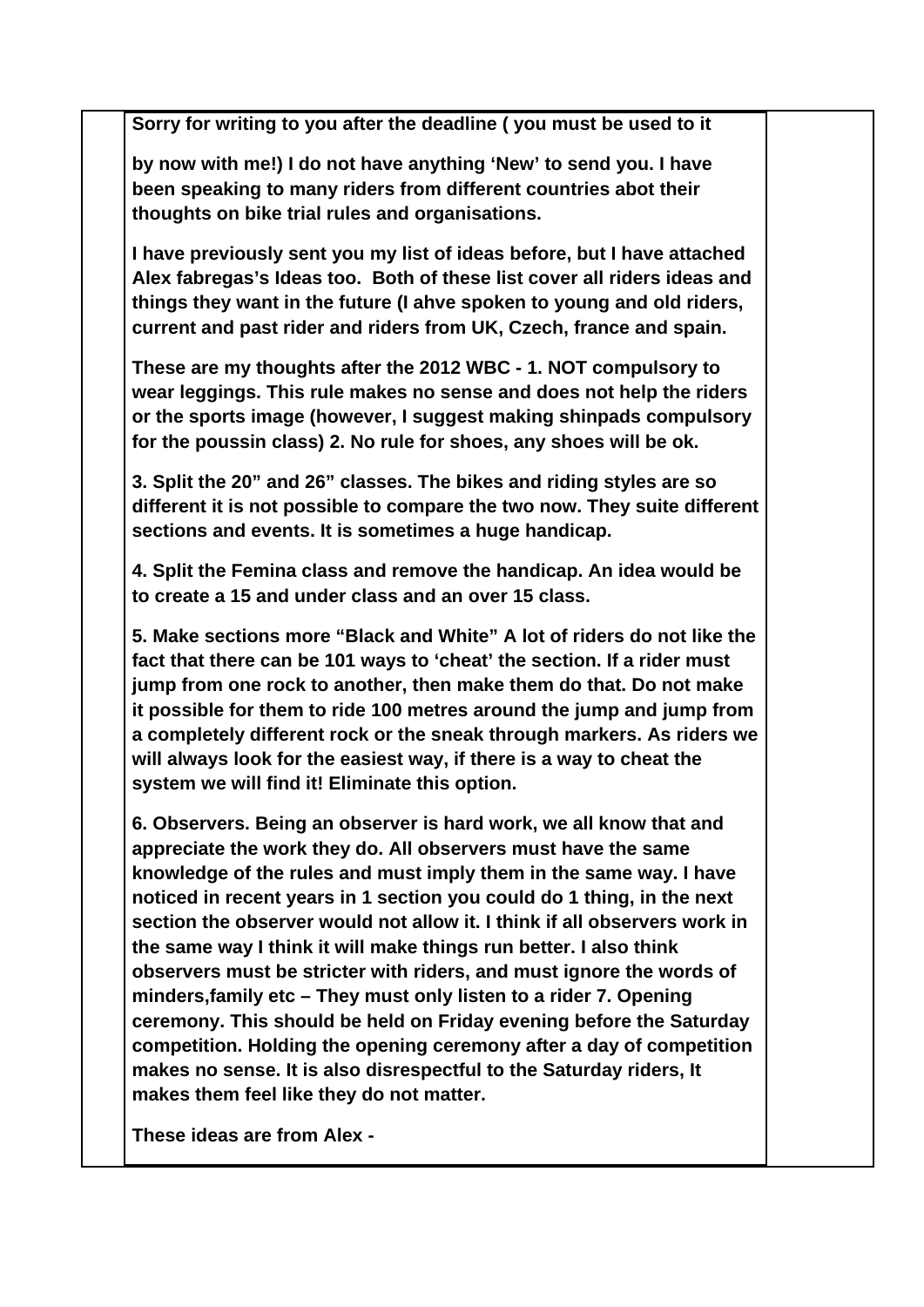**I will speak about rule very important: for children, rules about senior/ elite , and rule about visual sport, that it will be more professional** 

**Then, we can speak about 2 categories of rule:** 

**first: modification for this year, that it will be OK for the world biketrial 2013** 

**second: modification this year BUT it will be OK in 2014** 

**I have idea for the progression of BIKETRIAL, i want to speak with you, tell me your opinion. You can tell me others rules and we will discuss about this. After, when we are OK , we will propose this.** 

**MODIFICATIONS OK FOR 2012:** 

**- clothes about rider:** 

**junior senior elite can ride with a short and a teeshirt poussin benjamin minime femina have to ride with pantalon, not a short** 

## **-bike**

**1/ Possibility to change bike if the rider have a problem. BUT he have to control his bike during the "control of bike". If the rider have 2 same bikes, he have to control 2 bikes.** 

**2/ Possibility to change the bike after the inscription by web. Exemple: when we do the inscription the ider have a MONTY. During the world champion ship, he can have a koxx or other but we have to keep the same brand of bike (monty during all the world championship, or koxx, or ozonys, ..... )** 

**elite** 

**1/ If a elite rider does'nt ride one year, he can't ride in senior category next year. exemple: When he ride elite in 2011, don't ride in 2012: he is an elite rider in 2013. If elite rider want to ride in senior category, it's the director comite that it will decide.**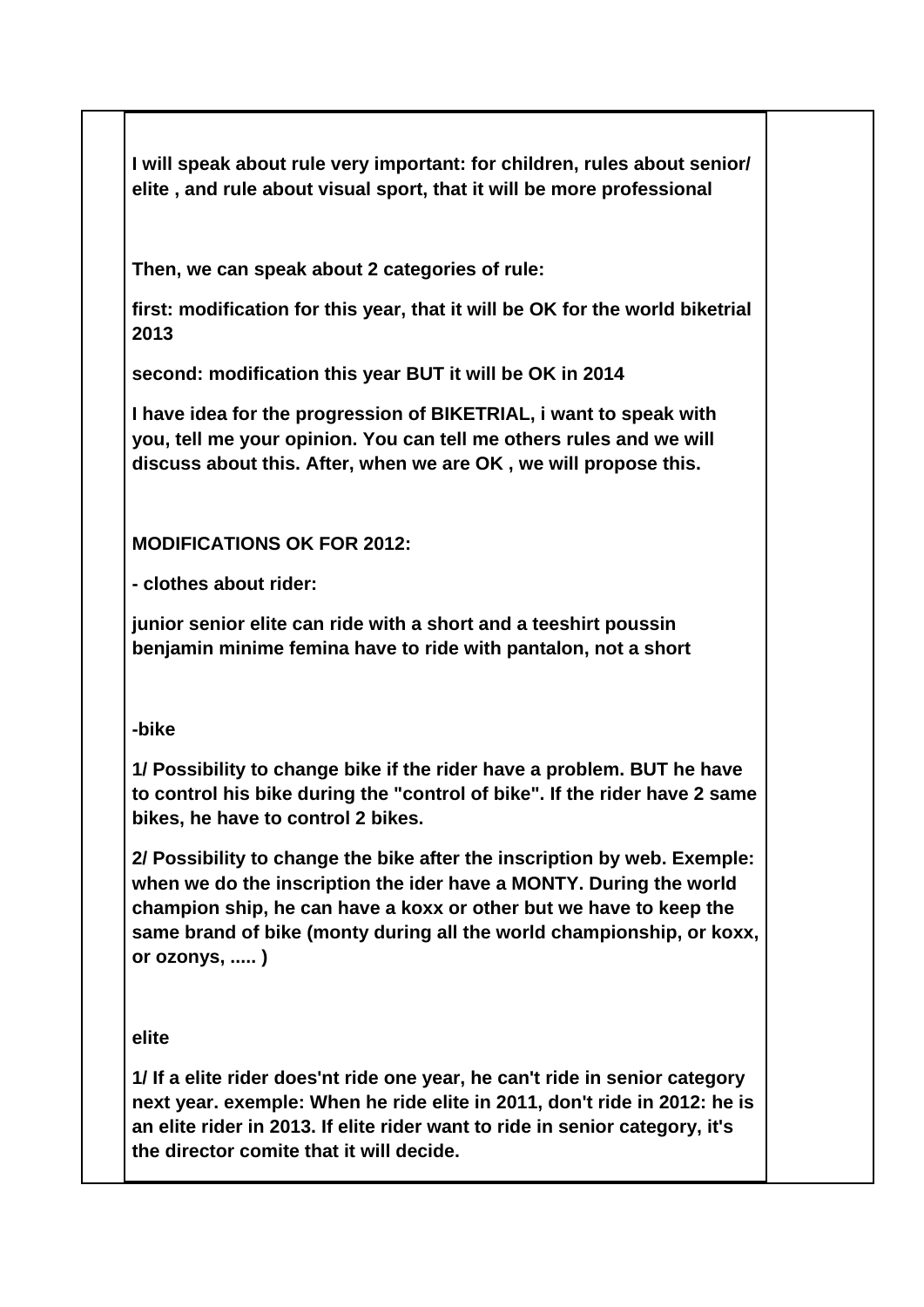**2/ TOP 10 20 UCI and TOP 10 26 UCI about the world championship UCI are automaticly in elite category in Biketrial if the rider can participate to biketrial world championship. He have to participate at national biketrial championship, all is normaly. If a rider want to ride Elite, the comite director will say the decision ( yes or not )** 

**MODIFICATION OK FOR 2014** 

**1/ category about 2 years and not 3 years ( the most important rule to change ) poussin benjamin minime cadet junior senior elite femina (very important !!!) scratch is not important, because it's important to respect all riders and the physical integrity about the rider. If a rider is very good, it's so good for him, but he will can't to pass junior to elite category.** 

**2/ Other rule important, junior and senior will be not the same color. We have to create a special color ( black ) for junior, because this category is very important for the futur of this sport. A junior and a senior is very different. Cadet and junior can be the same color, but the classement is diffeent: category cadet and categorie junior.** 

**3 foot = 3 points** 

**4 foot = 4 points** 

**5 foot = 5 points** 

**The marketing and the visual is important to progress Biketrial is a sport with a rider and a miner 1/ So i think the minder is important. he have to have the same clothes ( minimum teeshirt ) to the riders Maybe we can accept this for elite. It permit to do a "big up" for them. So the minder have to wear the same clothes to elite rider in 2013 Then we can propose this rule for 2014 for all the category if it is a success in 2013**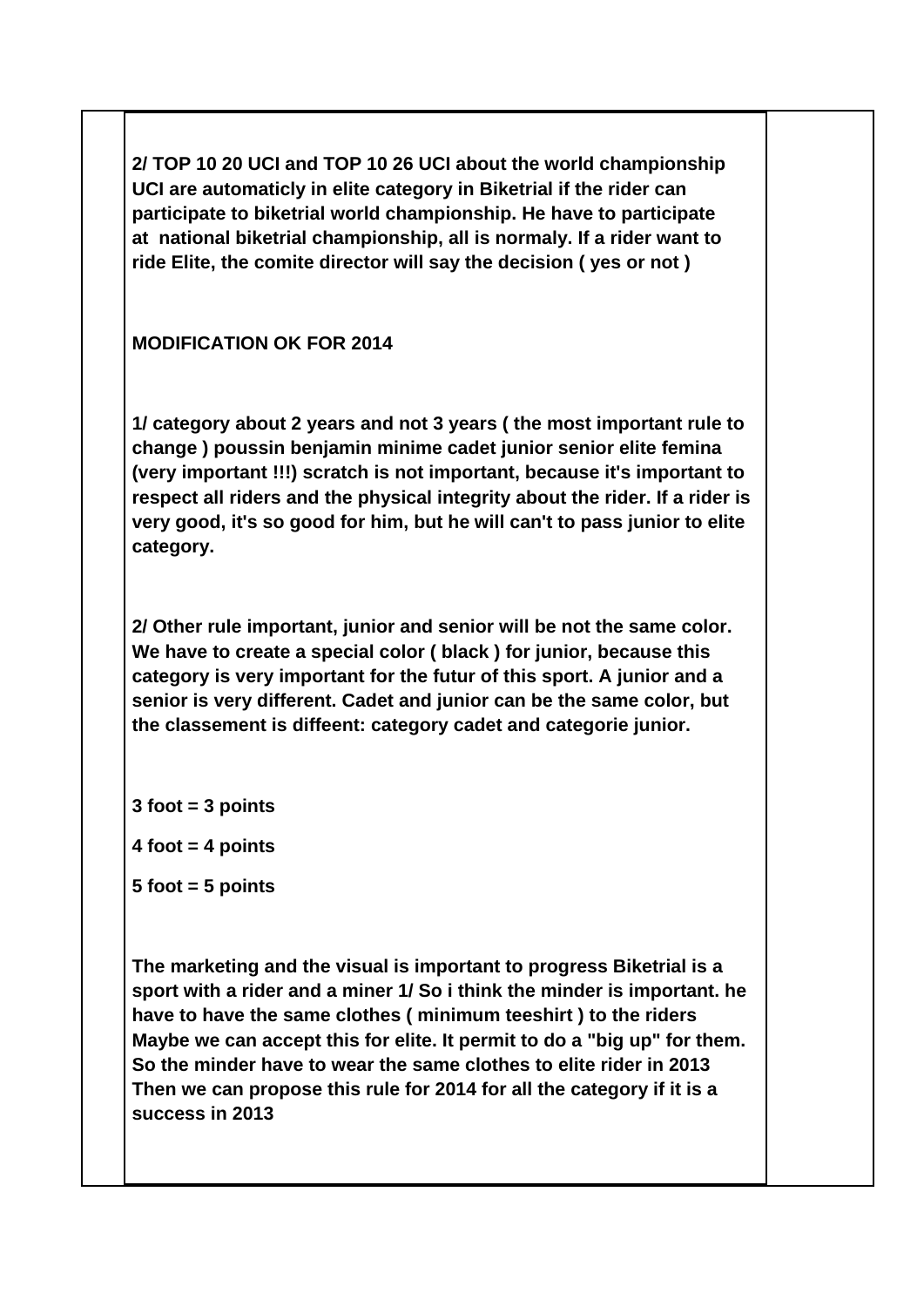**2/ we have to do the official ceremonie when the competition is finish. exemple. The last rider finish at 5h00 , the official ceremony is at 5h30/6h. So the comity of jury is next the ceremony. If there is reclamation, it's after ( it is this in all sports !!!) The public see the riders in the sections, but the ceremony is so long, at 20h00... si nobody can see it, only the riders. In FORMULA 1 , and other sports, the ceremony is just after the competition.** 

**Alex has made some very important points about the organisation of biketrial.** 

**I think you can see some common ideas and commen problems we all agree on. I think these are something to be discussed and modified ASAP** 

**The ideas highlighted like this are this I feel that can be implemented for the 2013 world championship. They are things every rider agree's on and are things thats do not need deep explanation in the rules. Adjustment in the rules and then notify all delegates and riders and It will work fine.** 

**Thank you** 

**Scott** 

**Hi Scott and others,** 

**just a quick reaction on Scott's proposals from my side. These are things to discuss for sure.** 

**I think that for WBC 2013 we cannot make any adjustments.** 

**2013 rules are already set and we cannot change the rules in the middle of the game. For WBC 2013 we must follow 2013 rules. We must take legal way to change things.** 

**At BIU General assembly (BIU highest authority) in Blansko we will have an opportunity do talk about all these matters and make decisions for 2014 season. I agree with some of the points and I also**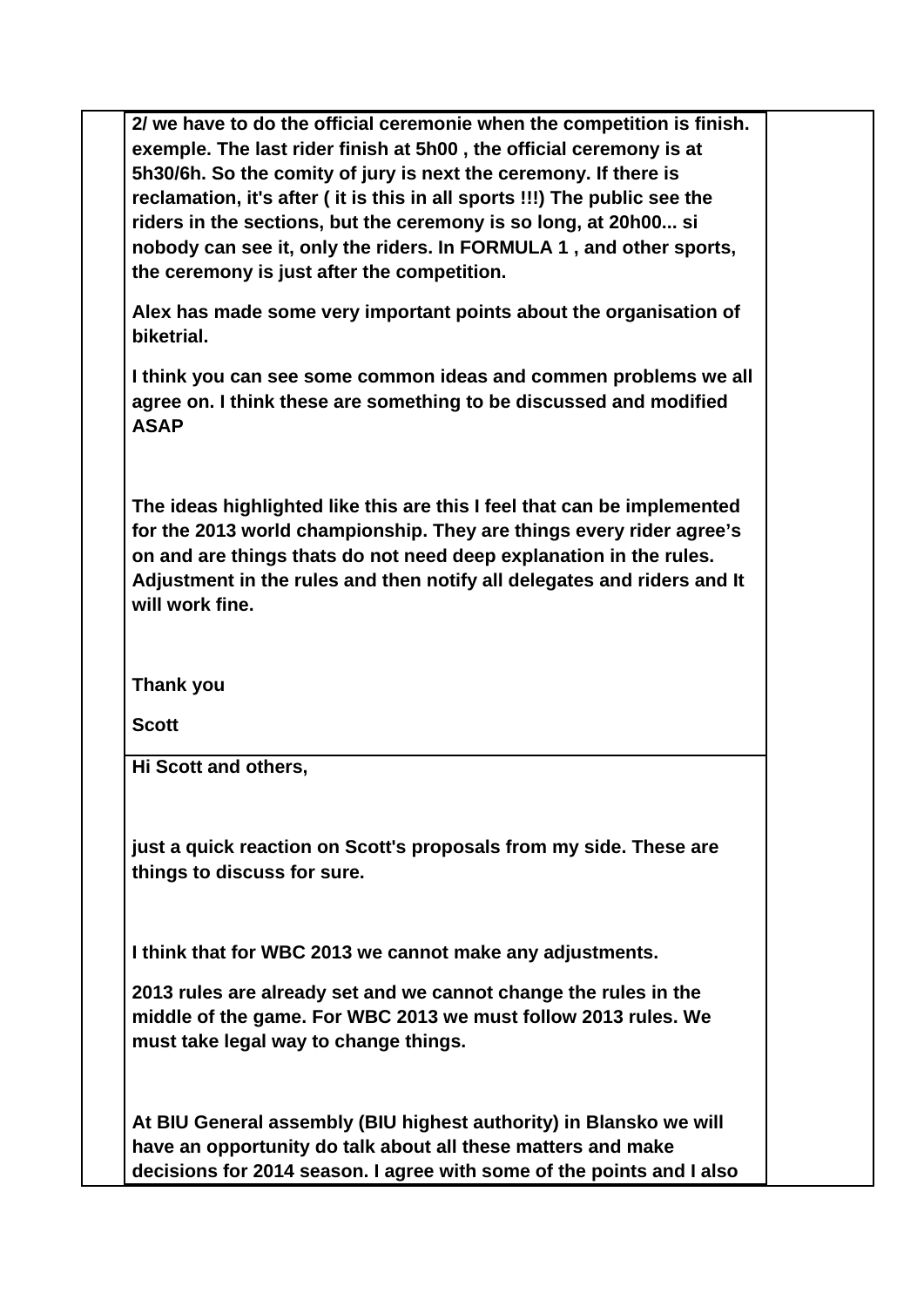| very disagree with some ideas which would destroy the origins of<br>biketrial. I will tell you my opinions later in more detailed email. I hope<br>we will find a good compromises to move our sport forward. |  |
|---------------------------------------------------------------------------------------------------------------------------------------------------------------------------------------------------------------|--|
| <b>Yours</b>                                                                                                                                                                                                  |  |
| Lukas                                                                                                                                                                                                         |  |
| Dear Scott,                                                                                                                                                                                                   |  |
| If you read Lukas's opinion you read my opinion.                                                                                                                                                              |  |
| Some ideas are good some not.                                                                                                                                                                                 |  |
| Technically I must say you that each proposal must be discuss<br>separately. It's not possible have opinion on all proposal in unique<br>solution.                                                            |  |
| I hope to can continue this discussion.                                                                                                                                                                       |  |
| BikeTrial have one history and one future. We must preserve our<br>specificity and give it value.                                                                                                             |  |
| Yours,                                                                                                                                                                                                        |  |
| <b>Giuliano</b>                                                                                                                                                                                               |  |

**First, I hope it will be organized by the rules of deadline. I think everybody has his/her own ideas may be like more than 100 ideas in 100 people at least. If we changed every time when people propose one or many rules and change even traditional things, what will happen in the future? Is it evolution or destroy original? Just one day discussion on the day of GA is not enough to decide such important things. Should make hearing of delegates before the GA. Or take like the national referendum to decide. This matter is such important things. If only presidium is the one to decide, you have to throw your egoism and think deeply about the future of our sport.** 

**I feel very funny (or anger) to the people who bring every time the same proposal to GA. Is it right if the person continuing to propose until it is accepted? And every year we discuss the same things for this? Like 4 dub = 4 points thing, this was proposed from BJU some years ago. We already made deep discussion and finally we have**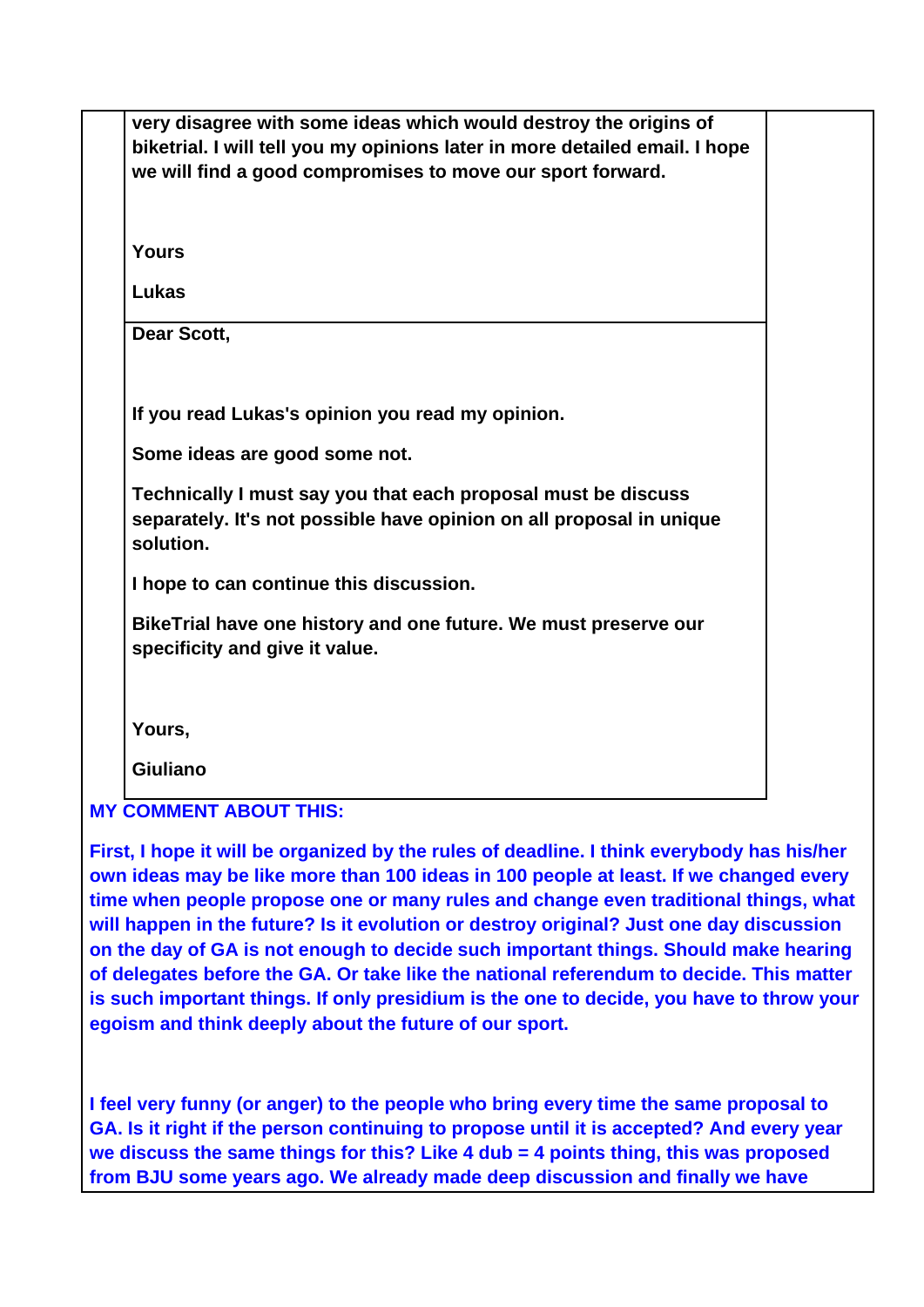**decided not accepted. Do you remember Swedish opinion? Any way why we need 4 points is not explained at all there. Proposed this again seems keep our works moving not forward.** 

**To stop this, I will ask the presidium some day to set the rules that the same kind of proposal should not be brought at least 10 years to the presidium. If not, we should discuss the same items every year. And it makes us far way from improving.** 

**We should have a policy to see the matter. Through it, we can see if it meets our way or not. I think most important thing for our sport is "make simple". Biketrial is already very complicate to every sides, the organizer, rider, spectator, observer, BIU and etc. Then make it more complicate is very stupid thing. I am sure we loose something by that.** 

**Especially in these days, we are not easy to find the organizer of WBC. Making complicate things sure effect badly. I have one of the most experienced (17 times) in organizer to host WBC with not low level. Like 200 staff working just for the car parking areas. To organize WBC is not easy if you try to make it good one. We should make it simpler is okay, but if you put more things, rules, work, it will damage to host it.** 

**From fathers and riders side, I know they prefer more categories. Some of them do not mind the work of the organizers. But adding more categories takes more work for the organizers. Do you think 26" has the handicap to 20"? What makes you think so? In 2008, who became WBC Elite champion? He became champion because we gave the handicap? No way! It is only complaining for his results. Category MTB was set up to get more riders coming in to our sport. We expected the success but it started loosing the riders when the competition became higher level. What left is we had to make 10 sections more, 30 observers more at least for 2 categories in MTB even not many riders. Then riders asked single speed bike in 26". Do you think this makes to get more riders? My answer was, if we accept single speed bike in 26", it only wheel size is different. It is not MTB at the shop any more. It is highly specialized Biketrial bike. We had to decide to combine it. Choice is free. Any wheel size can be used.** 

**It the same concept like TRIAL. You can use any capacity of engine. Not like MX or road race. Trial is such sport. Not classified by machine.** 

**This makes many things (cost, people, time and work) easier. This is a solution to prepare the difficult times in economy like now. If people ask change it likes before, Had to show the vision or make sure about how many entries will be increased till when. Just proposing it is not enough. Some body must take the responsibility if change it. Please think.** 

**We have to see each proposal from many different angles and better to have enough**